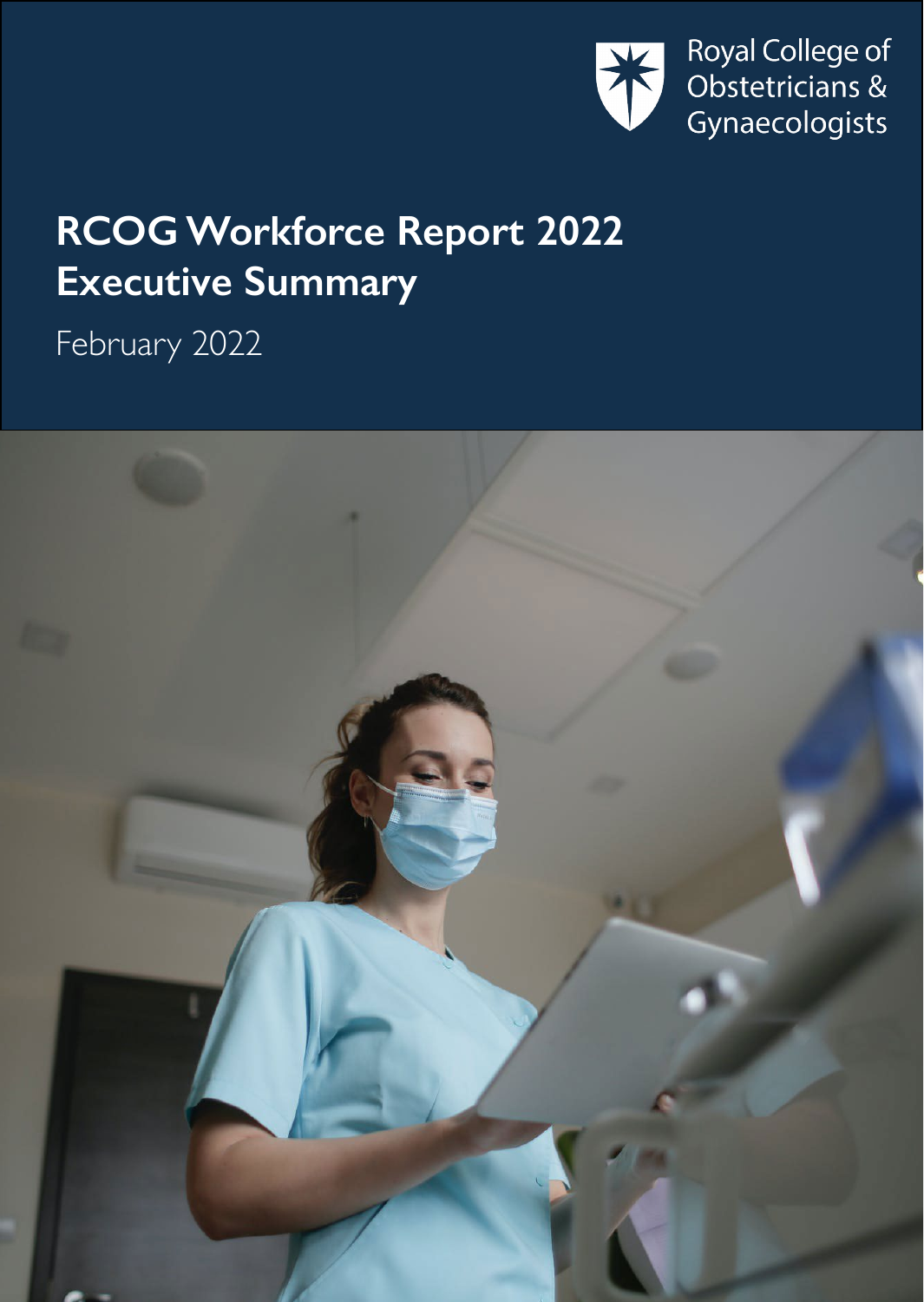# **Foreword**

During my many years working at the RCOG, be it committee member, committee chair, Council member, Vice President and now as President, the issue of our workforce has rightfully been a live and vital issue. Examples of our previous major publications in this area include 'Labour Ward Solutions' (2010), 'Providing Quality Care for Women' (2016) and the two O&G Workforce Reports (2017 & 2018).

This latest report comes at critical juncture for our profession. Our specialty has suffered at least a decade of underfunding and as a consequence the workforce has become spread too thin, waiting lists have grown, and yet we are very much in the spotlight if things go wrong. However, whilst these challenges are real and never more keenly felt, as President elect I felt the narrative needed to change, to one of recognising the strengths we all have, the huge options a career in this amazing specialty offers and that the role of our College is to of course recognise the issues, but importantly, to offer comprehensive yet contemporary solutions.

The pandemic has been a game changer in so many ways. It has crystallised the issues and shown without question just how pressured we all are and that change must happen. There are positive signs that the message is getting though. In the last 12 months we have secured meaningful investment into our workforce from the UK Government and expect to receive more as we continue to produce the compelling case of need.

The team who led this report are obstetricians and gynaecologists and experts in this area. I am grateful to them and all the other contributors to the report. It is a gripping read, carrying an important 'state of the nation' call to arms, whilst offering pragmatic solutions everyone working so hard for this great specialty can adopt.



Served Mont

**Dr Eddie Morris PRCOG** President, Royal College of Obstetricians and Gynaecologists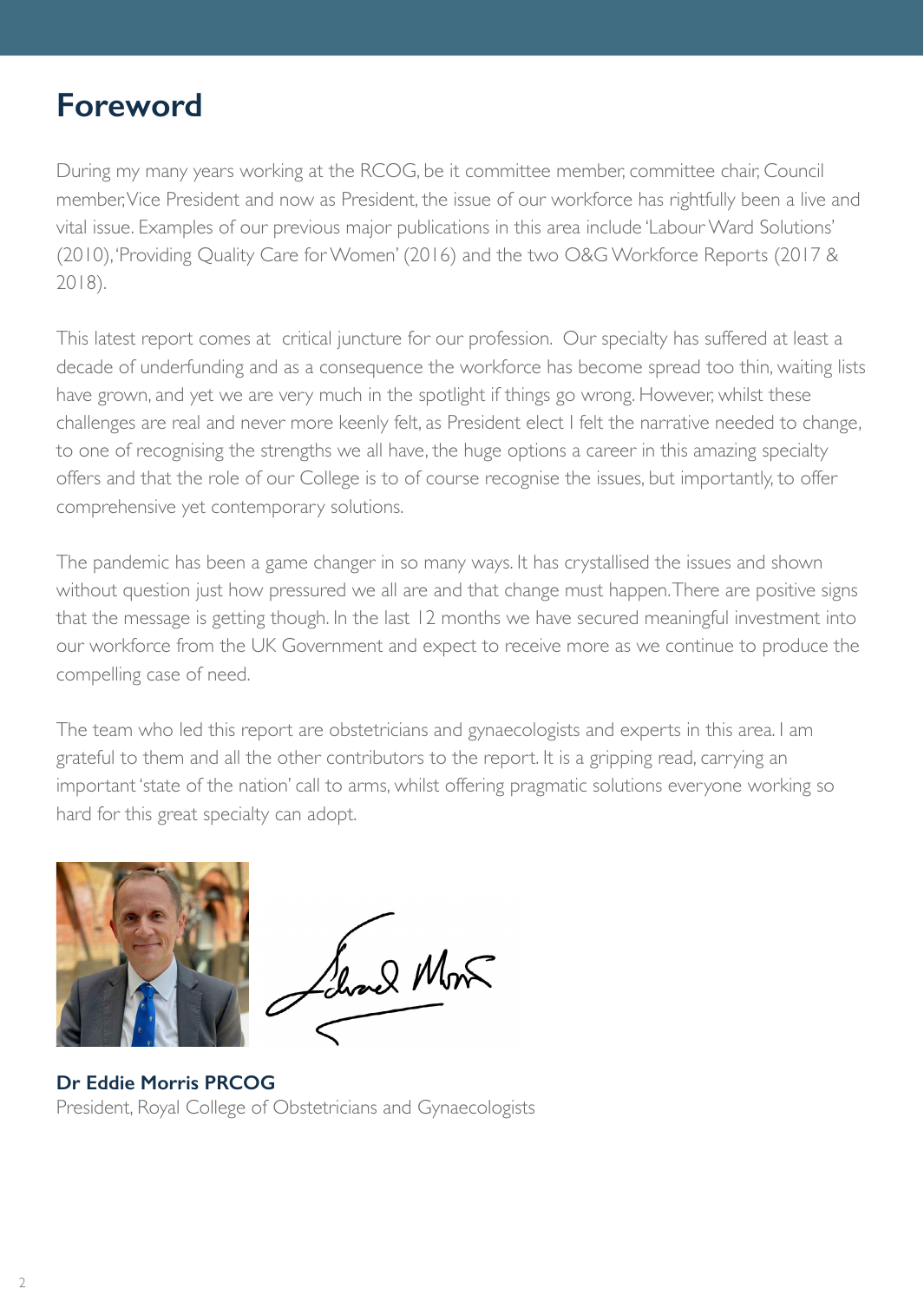## **Foreword**

Having a motivated, well-trained and adequately staffed workforce underpins all we do in our profession to provide the best quality care we can for women, patients and families.

The challenges our workforce has dealt with in the past two years are unprecedented and whilst the pandemic is easing the challenges will remain as we maintain services and endeavour to recover. Our previous report in 2018 highlighted significant issues around inadequate numbers of staff to deliver the service. This report does not pretend to have all the answers but does look firmly to the future and what we can achieve.

The report has been a year in the making with contributions from women, our patients, doctors, midwives, managers, physicians associates, and many more. We started our working group by exploring what our values are and how they underpin all that we wanted to achieve for our workforce. These are reflected in the golden threads that run throughout the report.

I make no apology for the length of this offering. It is a report to be dipped into, to look to for advice, to emulate the best practice examples it contains.

I want to thank all those people who contributed, who have worked voluntarily in their own time to make this report what I hope you will agree is a very useful resource. Your contributions are hugely appreciated.

The working group was chaired by Jenny Barber and ably supported by Sophie Wienand-Barnett, both workforce fellows at the College, funded by Health Education England, (and both trainees on appointment). They also co-authored the report with contributions from their many colleagues. To look forward, we must as a College harness the skills of those people who are the future. I want to thank them for their brilliant work as well as Shona Flannigan (RCOG Workforce Manager) and the workforce team at the RCOG for their unerring support.



Vlatel

**Dr Jo Mountfield** Vice President for Workforce and Professionalism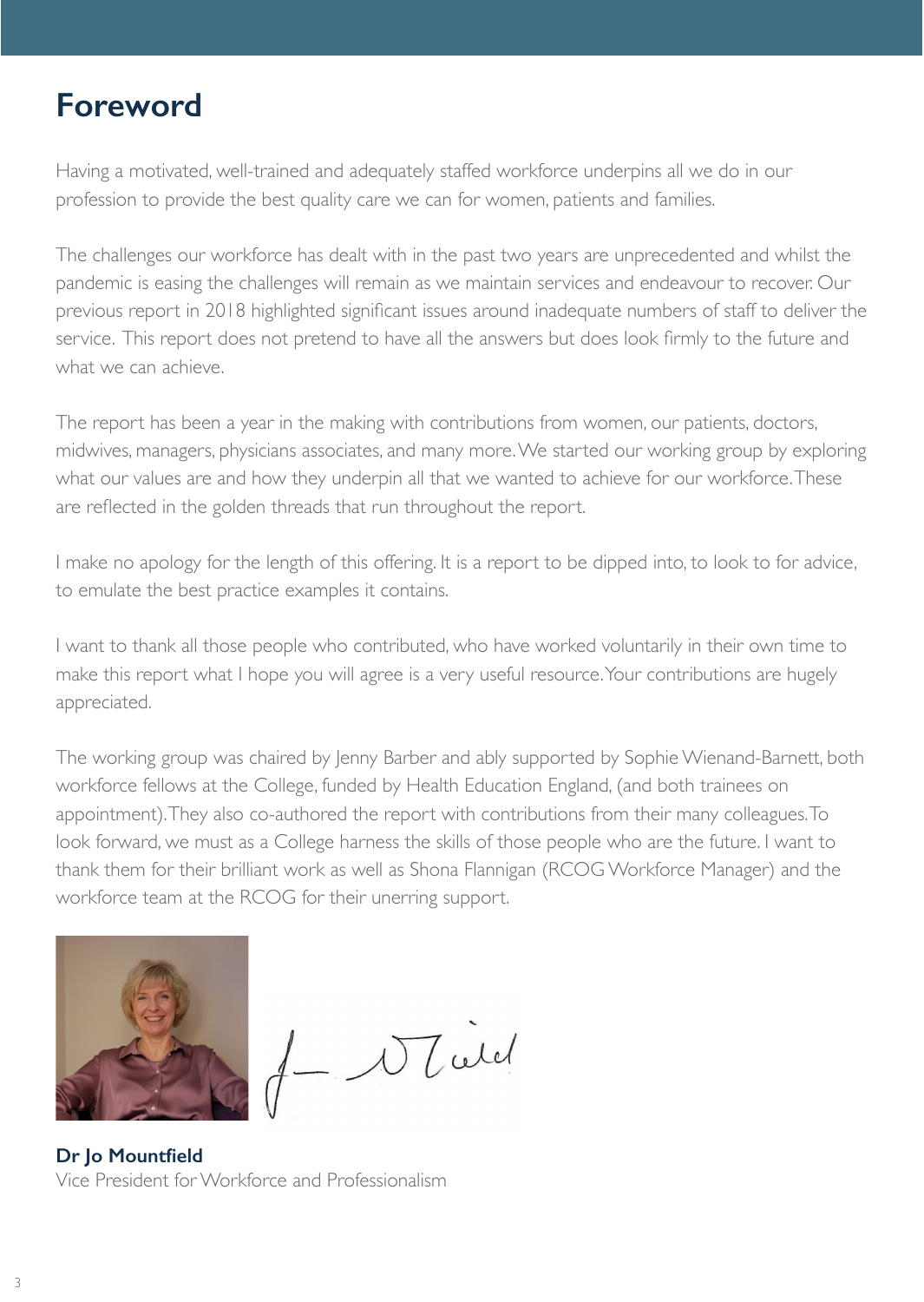# **Executive Summary**

Since the last RCOG workforce report in 2018, the O&G profession has faced many challenges. Although the birth rate is falling nationally, there are rising levels of clinical complexity, budget cuts and staffing shortages of doctors, midwives, nurses and other allied professionals. Whilst demand for services in some areas is declining, there are increased requirements in other areas due to demographic shifts, an aging population and rising levels of obesity. All of this has been magnified and compounded by the Covid-19 pandemic which has required health professionals to work differently and adapt services to continue to provide care to women.

Such challenging times require the profession more than ever to understand its values and develop a shared vision of how O&G services should be. With this in mind, the RCOG / HEE Workforce Working Group initially started by identifying three key values:

### **1. Person-centred care**

- **•** Prioritising the needs of women in how services are planned, organised and delivered.
- **•** Recognising the holistic needs of women, including how these needs can be met by the whole multi-professional team.

**•** Actively seeking the views of women and working in partnership with them to develop and improve services.

### **2. Valuing diversity**

- Recognising that O&G services are delivered to a diverse range of people and therefore should be tailored according to demographic, geographic and cultural variables.
- Acknowledging the diversity of roles and individuals within the medical O&G workforce and the need to facilitate flexible working to promote job satisfaction and workforce retention.

**•** Optimising collaborative working across the much wider multi-professional team within which O&G sits.

#### **3. Promoting learning**

- **•** Creating opportunities for mentorship and learning at all career stages and across the multi-professonal team.
- **•** Facilitating organisational learning from all aspects of work, including adverse events.
- **•** Recognising the role that women and families have in contributing to education for healthcare professionals.

These values formed the 'golden threads' of the report and run through all of the chapters. They have formed a focus for our discussions, the cases that have been chosen to highlight best practice and our recommendations.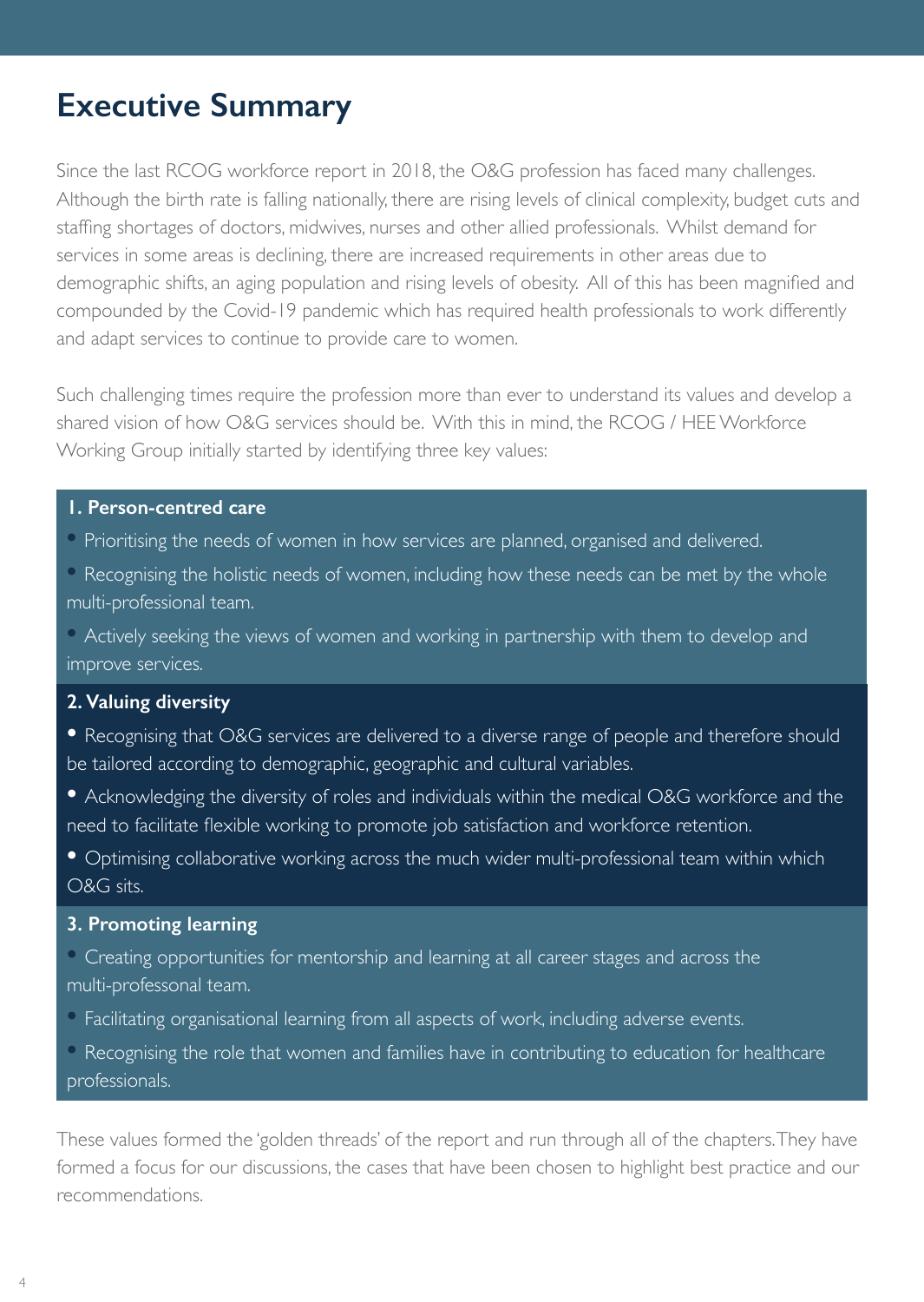This report is written collaboratively, between clinicians and women's representatives, for clinicians. It is aimed at all O&G healthcare professionals rather than just workforce planners and those in senior leadership roles. Throughout the report, there are 'best practice' examples from around the UK where units and individuals have put values-based leadership into practice to implement and sustain positive change. It is hoped that these case studies can guide and inspire others within their own units.

The report focuses on five key workforce themes; workforce planning, building learning and supportive cultures in O&G, flexible working, remote and rural working and multi-professional team working.

# **Workforce planning**

Workforce planning is a complex process of getting the right people with the right skills in the right place at the right time in order to provide person-centred care. Population demographics and requirements differ across the UK and therefore there is regional variation over which services are required to ensure equity of care. For workforce planning to be successful, training opportunities and the skillset of the workforce must be driven by current and predicted patient need. This chapter looks at the impact of advanced and subspecialist training and the current mismatch between the uptake of certain training modules and posts compared to predicted national and regional population requirements.

Whilst there is often focus on consultants and trainees, the pivotal role that specialty, specialist and locally employed doctors play in delivering O&G services is often poorly understood. The chapter explores how the profession can better support this diverse group of doctors. This includes professional development opportunities and career progression, including development of supported paths to Certificate of Eligibility for Specialist Registration (CESR) or enhanced access into specialty training. The benefits and challenges of the Medical Training Initiative (MTI) scheme are also discussed.

Attrition remains a challenge throughout the O&G workforce. The loss of doctors at all career stages has a significant impact on service delivery and the remaining workforce. Although trainee attrition from O&G has almost halved during the last three years, there continue to be significant gaps in rotas due to slowing rates of progression of trainees, less-than-full-time (LTFT) working and out of programme (OOP) experiences. These factors need to be considered and incorporated into workforce planning.

# **Building supportive and learning cultures in O&G**

Creating supportive and learning cultures in O&G requires doctors to feel valued as well as having opportunities for personal and professional development. Meeting the physical and psychological needs of healthcare professionals improves patient safety and experience, fosters compassion, improves staff satisfaction and retention and promotes diversity and inclusion.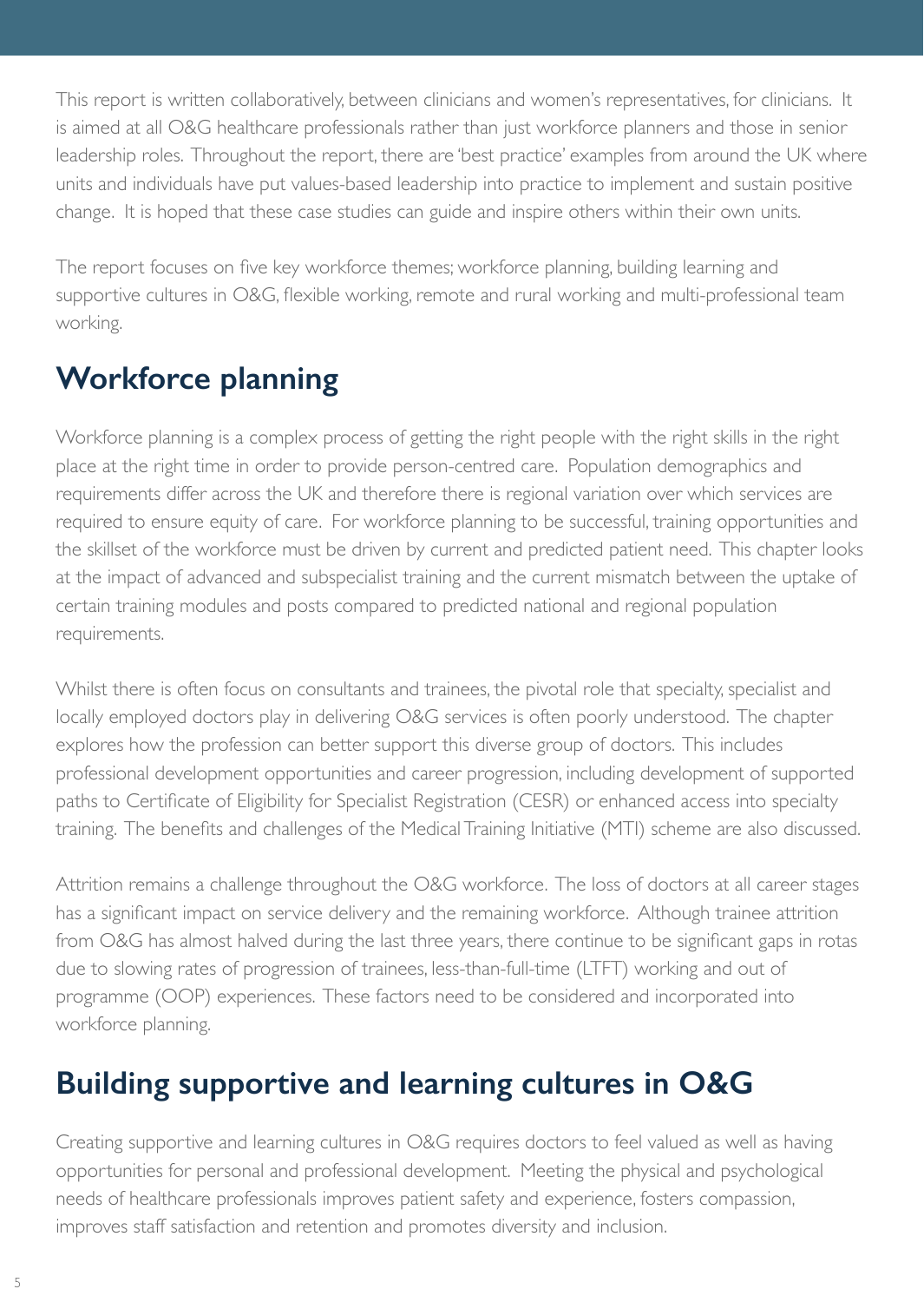Psychological safety is key to patient safety, effective team working and reducing burnout. The chapter explores how psychological safety can be created within O&G units.

Just Culture and Restorative Justice are key concepts in building supportive governance processes and learning organisations. Compassionate leadership and a systems-based, multi-disciplinary approach, which prioritises listening and focuses on strengths, underpin how to best respond to adverse events.

Protected teaching time for O&G doctors at all career stages along with opportunities to access support and reflect together as a team, are recognised as important factors in creating learning organisations and fostering empathy between team members.

Throughout this chapter, the importance of listening to women and their families is acknowledged as being fundamental to providing person-centred care. This includes involving women and their families in all aspects of care from co-production of services, training of the multi-professional team and investigations following adverse events.

# **Flexible working**

Flexible working includes those who work Less Than Full Time (LTFT) but there are a wide range of other ways in which individuals and teams can work flexibly. Opportunities to adopt flexible working are recognised as an important means to reducing burnout and attrition and in turn to protecting diversity amongst the O&G workforce.

The chapter explores various ways in which flexible working can be approached to ensure continuity of person-centred care and to promote team working. Types of flexible working are considered, including compressed hours, buddy systems, job-sharing, job-splitting and flexi-PAs. The chapter looks at the individual, team and organisational benefits and challenges of adopting team job planning, both for consultants as well as trainees, SAS doctors and locally employed doctors. This chapter includes a summary of the LTFT and Out of Programme (OOP) options for trainees and exploration of the differences between career breaks and sabbaticals and options for flexible working approaching retirement.

# **Remote and rural working**

Providing O&G services in remote and rural areas brings both advantages and disadvantages to the women receiving care and the workforce. However, remote and rural units face a number of challenges. These include staff shortages, financial constraints and difficulties maintaining a breadth of services, patient choice and providing out-of-hours services. Centralisation of services is not without its pitfalls and is not always in the best interests of women living in either rural or urban areas. In particular, centralisation of services can heighten health inequalities by limiting access to emergency medical care in rural areas, particularly amongst more socially deprived populations.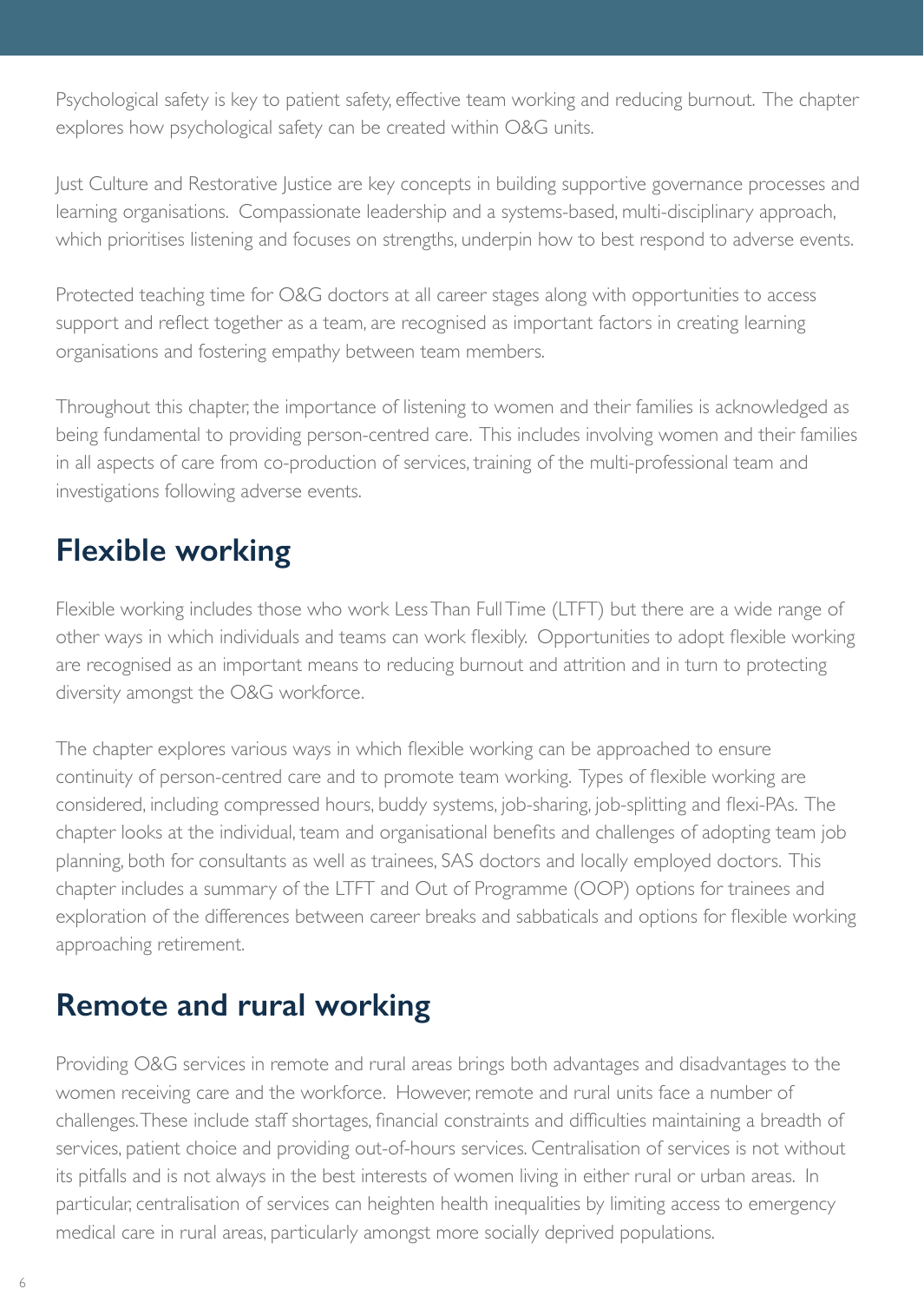In order to sustain remote and rural services, a multi-faceted approach is required. This includes engaging with women to listen to their views and work in partnership with them towards finding solutions. Innovative approaches are required to recruit and retain healthcare professionals, to think differently about how the wider multi-professional team works together to deliver services, and to embed regular individual and organisational learning.

The chapter addresses these challenges by sharing best practice examples of how to overcome barriers in providing safe and deliverable person-centred care for women living in remote and rural locations around the UK. Solutions include units promoting the benefits of rural working, providing practical support, flexible working, regular opportunities for all doctors to learn and acquire new skills and creating a friendly, supportive culture.

## **Multi-professional team working**

This chapter looks at how best O&G healthcare professionals can deliver person-centred care through effective team working. It recognises the diversity of the O&G multi-professional team and how awareness of this is key to understanding patient journeys and women's overall experience of care.

The key elements of effective team working, and how complementary skills and experience can be brought together to provide solutions to complex problems and deliver person-centred care, are explored. The importance of compassionate leadership is highlighted along with the need to think beyond traditional professional boundaries and hierarchies to more inclusive ways of working where team members feel listened to and valued. This in turn enables services to be designed and developed around the needs of women rather than being driven by cost savings and professional boundaries. Teams can work collaboratively and think more openly about who is best placed to meet women's needs.

It is acknowledged that for multi-professional teams to work well together there is a need for them to train together, be supported by governance systems which look to improve systems rather than blame individuals, and for there to be continuous methods of feedback. Co-production of services with women is strongly encouraged and should be more widely implemented. Throughout the chapter, there are case studies from units across the UK where multi-professional working has improved care.